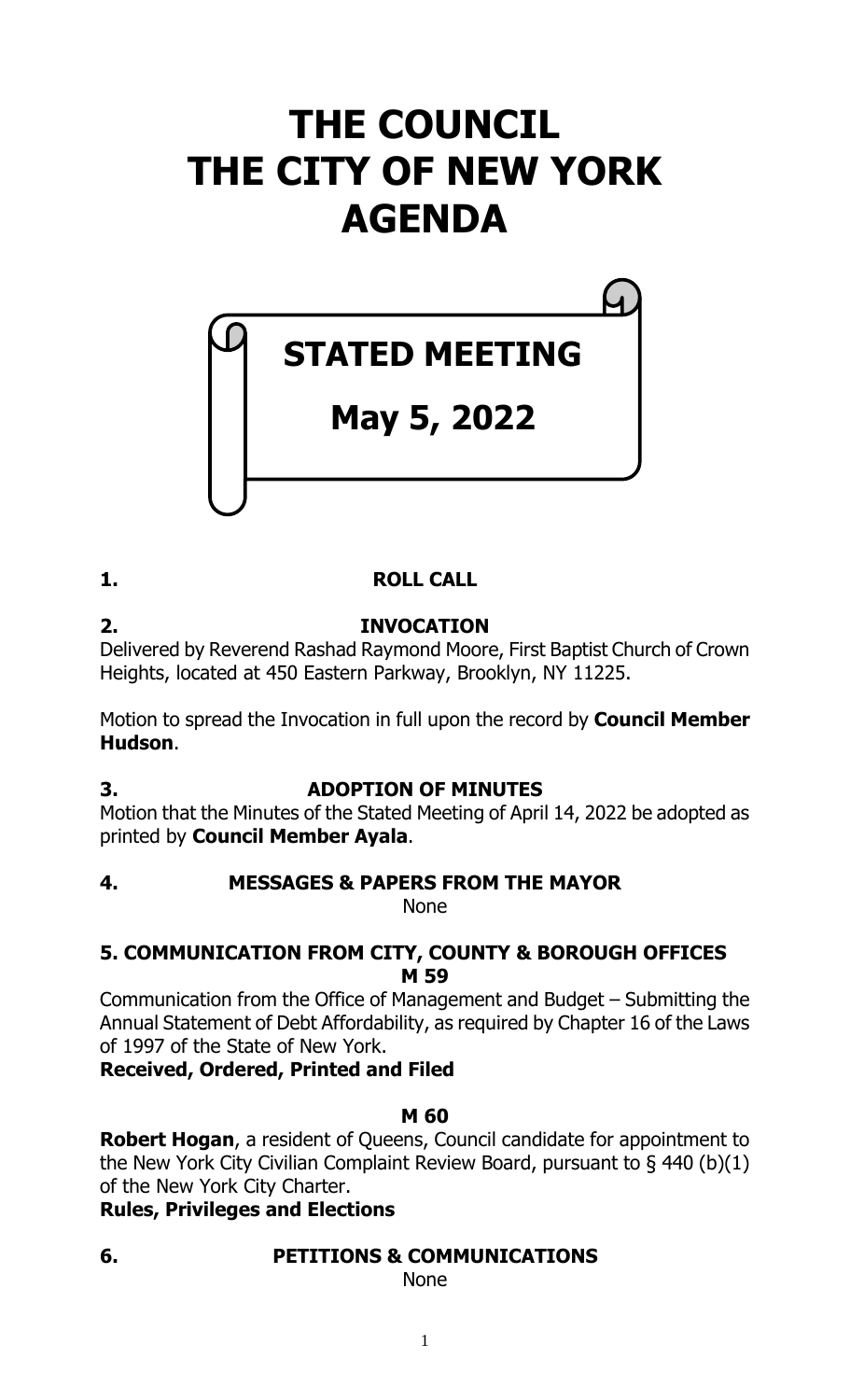# **7. LAND USE CALL-UPS M 61**

By The Chair of the Land Use Committee (Council Member Salamanca): Pursuant to Sections 11.20(b-d) of the Council Rules and Section 197-d(b)(3) of the New York City Charter, the Council hereby resolves that the actions of the City Planning Commission on Application Nos. C 220136 ZSM, C 220137(A) ZSM, and C 220142 ZSM (ONE45/MUSEUM OF CIVIL RIGHTS) shall be subject to Council review. These items are related to Application Nos. C 220134 ZMM and N 220135 ZRM.

- **Roll Call**
- **8. COMMUNICATION FROM THE SPEAKER**
- **9. DISCUSSION OF GENERAL ORDERS**
- **10. REPORT OF SPECIAL COMMITTEES**

None

**11. REPORTS OF STANDING COMMITTEES Report of the Committee on Finance Preconsidered Res 154**

Resolution approving the new designation and changes in the designation of certain organizations to receive funding in the Expense Budget. **Coupled on GO**

#### **Report of the Committee on Land Use L.U. 34 & Res 158**

Application No. G 220010 TAM (Second Avenue Subway Phase 2 MTA Disposition, Manhattan) submitted by the Metropolitan Transportation Authority (MTA) pursuant to Section 1266-c(5) of the New York State Public Authorities Law requesting approval of the disposition of city-owned property located at Block 1773, Lots 4 and 72, Borough of Manhattan, Community District 11, Council District 8.

# **Coupled on GO**

#### **L.U. 44 & Res 159**

Application number G 220013 CCQ (Mount Neboh-Mount Carmel Cemetery Merger Request) submitted by Mount Carmel Cemetery pursuant to Section 1506(c) of the New York State Not-for-Profit Corporation Law requesting approval to merge the Mount Carmel Cemetery located at 83-55 Cypress Hills Street (Block 3750, Lot 655) with the Mount Neboh Cemetery located at 82-07 Cypress Hills Street (Block 3750, Lot 705), Borough of Queens, Community District 5, Council District 30.

# **Coupled on GO**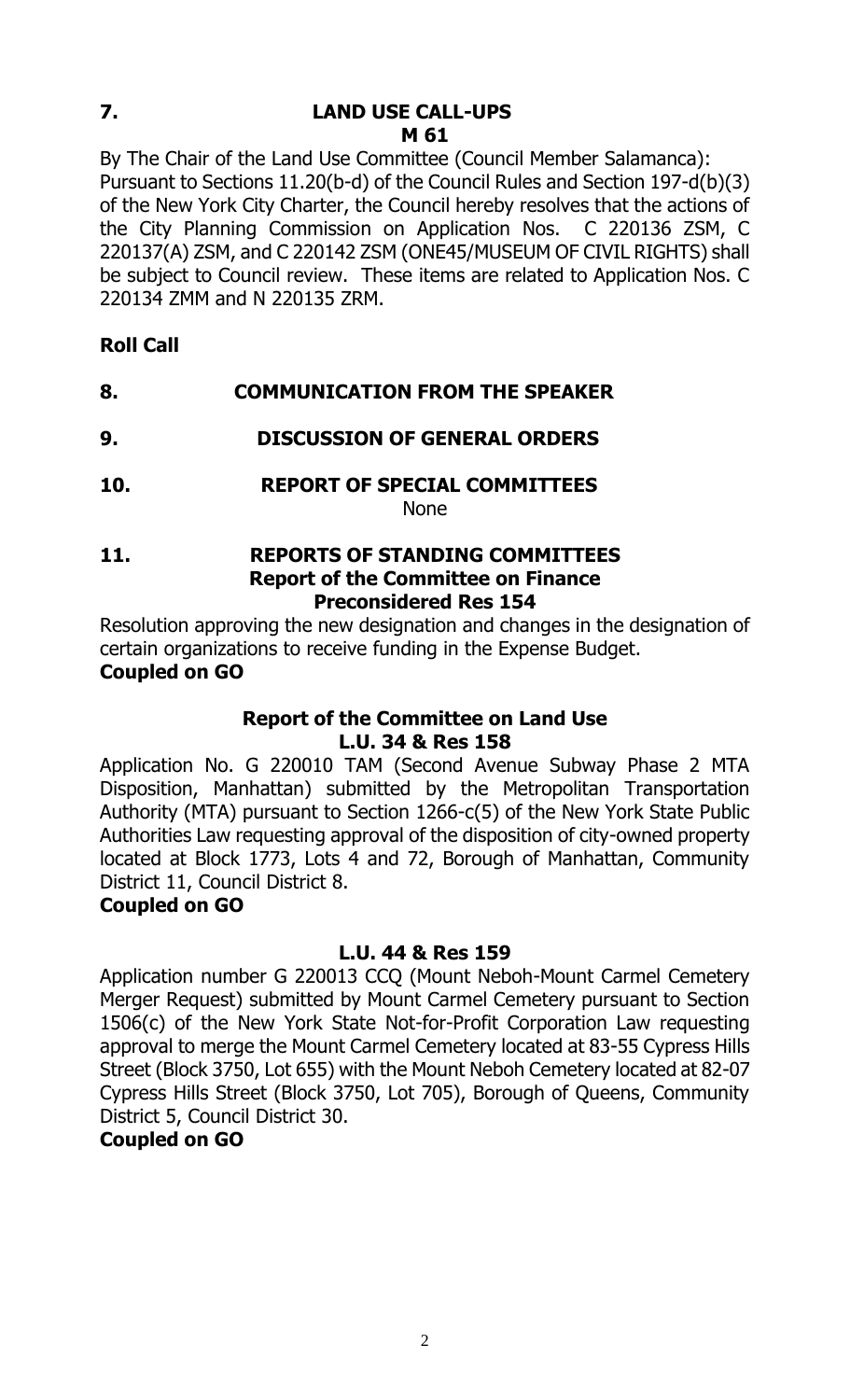# **Report of the Committee on Parks and Recreation Int 173-A**

An Amended Local Law to amend the administrative code of the city of New York, in relation to reporting on park and playground inspections conducted by the department of parks and recreation.

# **Amended and Coupled on GO**

# **12. GENERAL ORDERS CALENDAR**

Commissioner of Deeds **Coupled on GO**

# **COUPLED ON GENERAL ORDERS CALENDAR Finance**

**Preconsidered Res 154** - New designation and changes in the designation of certain organizations to receive funding in the Expense Budget. **GO**

# **Land Use**

# **L.U. 34 & Res 158** - App. **G 220010 TAM** (**Second Avenue Subway Phase 2 MTA Disposition, Manhattan**) Borough of Manhattan,

Community District 11, Council District 8.

**GO**

**L.U. 44 & Res 159** - App. **G 220013 CCQ** (**Mount Neboh-Mount Carmel Cemetery Merger Request**) Borough of Queens, Community

District 5, Council District 30.

**GO**

# **Parks and Recreation**

**Int 173-A** - Reporting on park and playground inspections conducted by the department of parks and recreation.

**A and GO**

# **GENERAL ORDERS CALENDAR**

Commissioner of Deeds **GO**

# **Roll Call**

# **13. INTRODUCTION & READING OF BILLS**

See Attached

# **14. DISCUSSION OF RESOLUTIONS**

# **15. RESOLUTIONS**

**Res 21**

Resolution reaffirming New York City's status as a Purple Heart City and calling on the State Legislature to pass, and the Governor to sign A.7961/S.2279, designating the State of New York a Purple Heart State. **Adopted by the Committee on Veterans**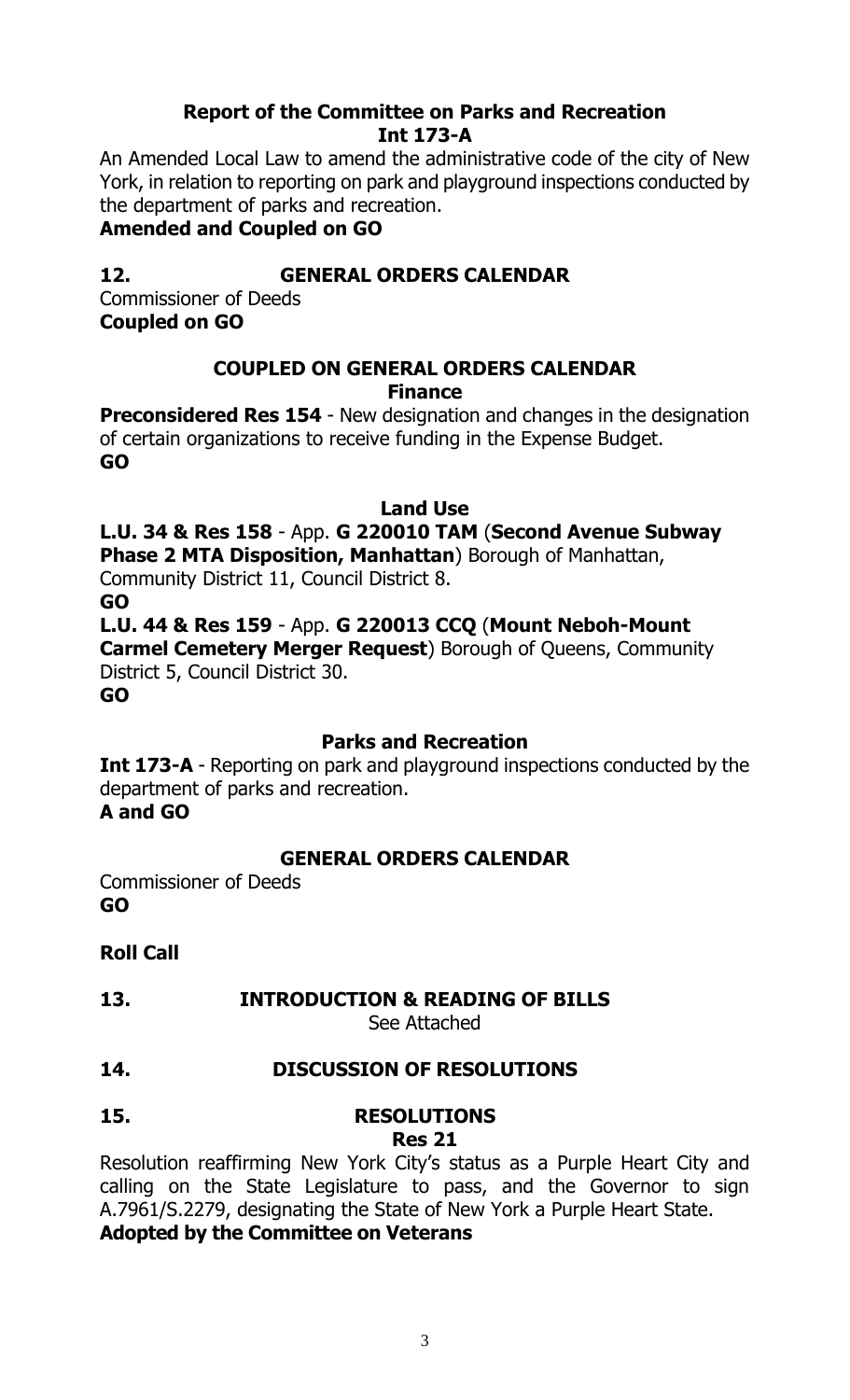#### **Res 41**

Resolution calling on Congress to pass, and the President to sign, legislation that allows service members, veterans and eligible surviving spouses to use the United States Department of Veteran Affairs home loans to purchase cooperative apartments.

# **Adopted by the Committee on Veterans**

# **16. GENERAL DISCUSSION**

# **17. EXTENSION OF REMARKS**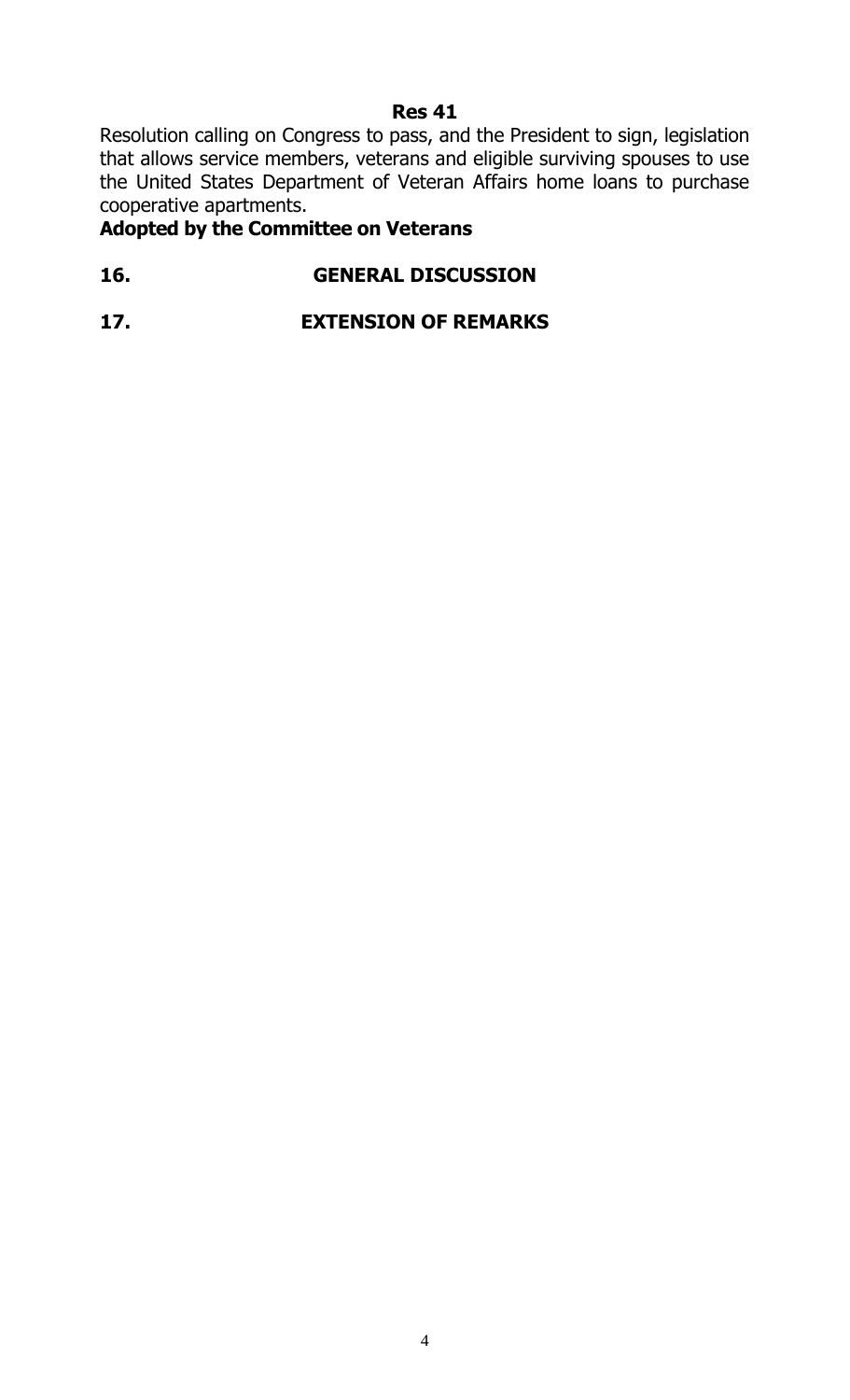#### **INTRODUCTION AND READING OF BILLS Res 153**

By Council Members Abreu, Dinowitz, Restler, Menin, Schulman, Vernikov and Yeger:

Resolution calling upon the Department of Education to create a Jewish Heritage Day in New York City public schools.

# **Education**

# **Preconsidered Int 303**

By Council Members Avilés and Ayala:

A Local Law to amend the administrative code of the city of New York, in relation to requiring the Department of Homeless Services and the Human Resources Administration to track and report certain data regarding rental assistance programs.

#### **General Welfare**

#### **Int 304**

By Council Member Ayala:

A Local Law to amend the administrative code of the city of New York, in relation to requiring parks enforcement patrol officers to be equipped with opioid antagonists.

#### **Parks and Recreation**

#### **Int 305**

By Council Members Ayala and Powers:

A Local Law to amend the administrative code of the city of New York, in relation to requiring the New York City police department and district attorneys to report on the investigation and prosecution of domestic violence and certain known victim offenses.

#### **Public Safety**

#### **Int 306**

By Council Member Ayala (by request of the Queens Borough President): A Local Law to amend the administrative code of the city of New York, in relation to prohibiting the police department from collecting DNA from a minor without consent from a parent, legal guardian or attorney.

#### **Public Safety**

#### **Int 307**

By Council Member Borelli:

A Local Law to amend the administrative code of the city of New York, in relation to exempting hand-rolled cigars from the price floors established in 2017.

#### **Health**

#### **Int 308**

By Council Member Borelli:

A Local Law to amend the administrative code of the city of New York and the New York city building code, in relation to fire lanes in open parking lots that can store over 100 vehicles.

#### **Housing and Buildings**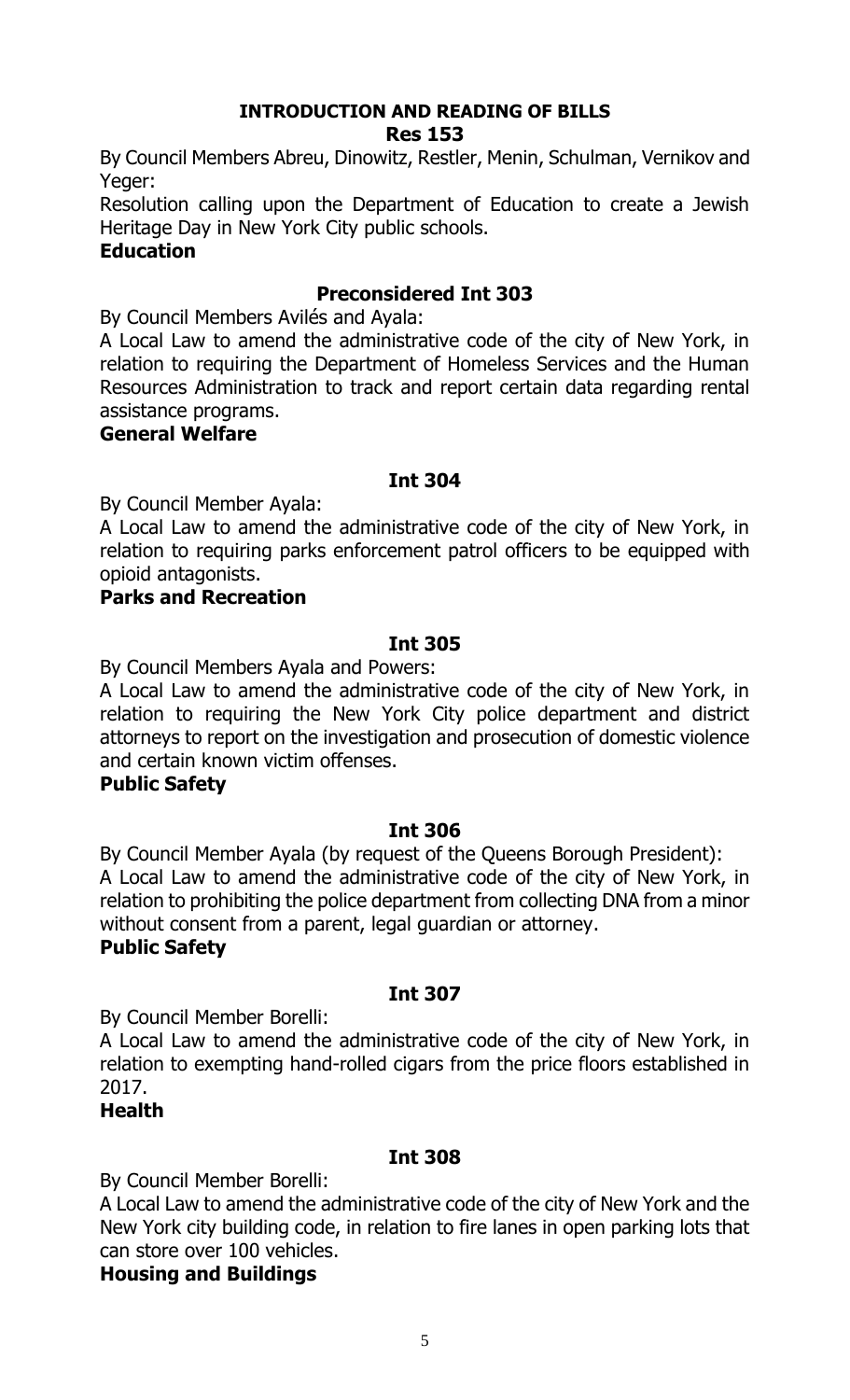By Council Members Borelli, Holden, Brannan and Yeger:

A Local Law to amend the administrative code of the city of New York, in relation to requiring the department of consumer and worker protection to send documents related to licensing by certified mail.

# **Consumer and Worker Protection**

#### **Int 310**

By Council Member Borelli (in conjunction with the Manhattan Borough President):

A Local Law to amend the administrative code of the city of New York, in relation to a standard procedure for treating students presenting with suspected tick bites.

#### **Health**

#### **Int 311**

By Council Member Borelli (by request of the Queens Borough President): A Local Law to amend the administrative code of the city of New York, in relation to prohibiting certain unsolicited disclosures of intimate images. **Public Safety**

#### **Int 312**

By Council Members Bottcher, Ung, Lee and Brannan:

A Local Law to amend the administrative code of the city of New York, in relation to increasing certain penalties for excessive noise from motor vehicles. **Public Safety**

#### **Int 313**

By Council Member Brannan:

A Local Law to amend the charter of the city of New York, in relation to requiring the office of nightlife to post information on its website for nightlife establishments, including resources and trainings about harassment among patrons.

#### **Consumer and Worker Protection**

#### **Int 314**

By Council Member Brannan:

A Local Law to amend the administrative code of the city of New York, in relation to requiring nightlife establishments to post signage informing patrons about harassment and to train employees about harassment among patrons. **Consumer and Worker Protection**

#### **Int 315**

By Council Member Brannan:

A Local Law to amend the administrative code of the city of New York, in relation to identifying all vacant and underutilized municipally-owned sites that would be suitable for the development of renewable energy and assessing the renewable-energy generation potential and feasibility of such sites.

## **Environmental Protection**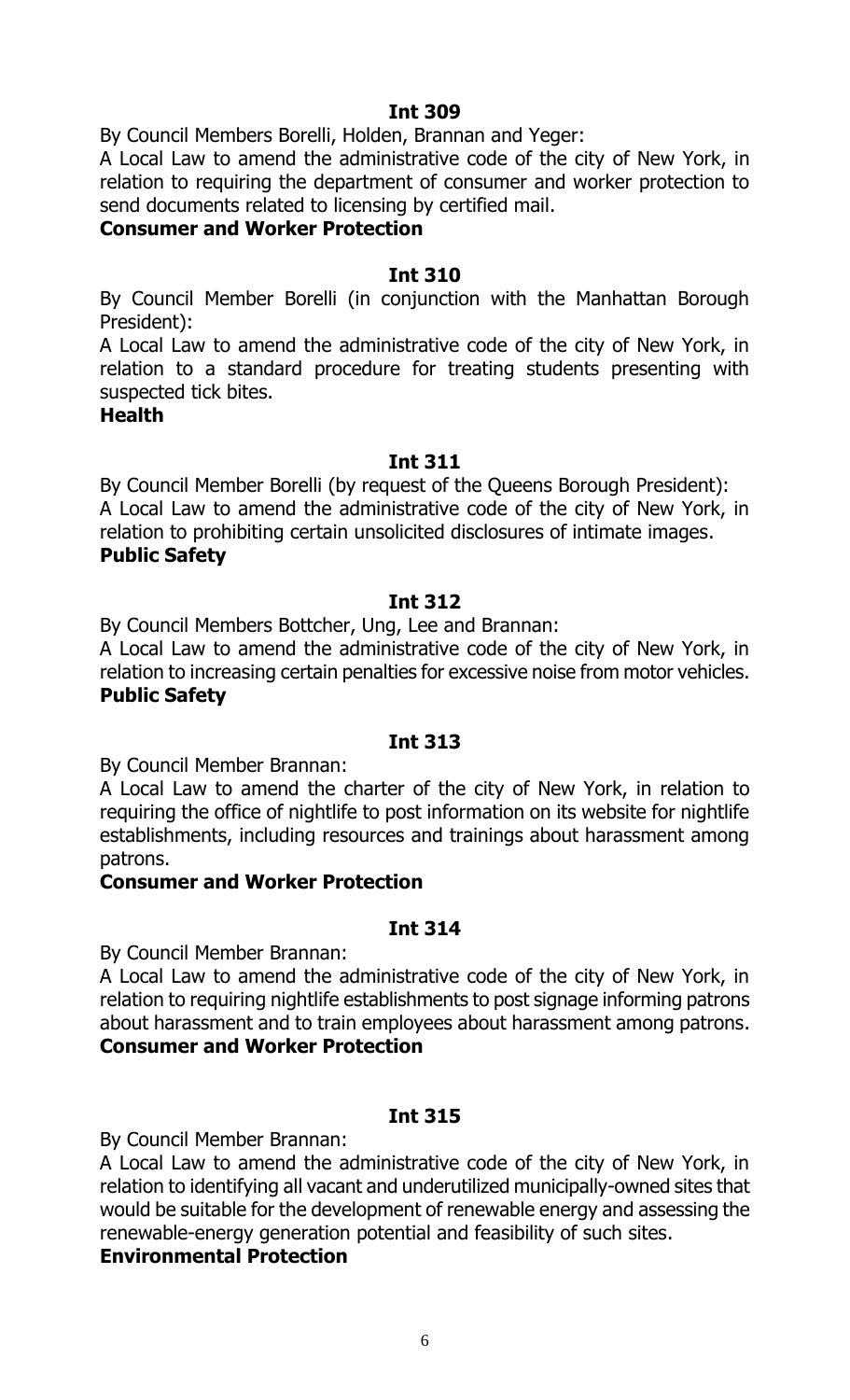By Council Member Brannan:

A Local Law to amend the administrative code of the city of New York, in relation to reporting on contract awards made from discretionary funds allocated by a council member.

#### **Finance**

#### **Int 317**

By Council Member Brannan:

A Local Law to amend the administrative code of the city of New York, in relation to requiring monthly reports on scheduled construction work on capital projects

#### **Finance**

#### **Int 318**

By Council Member Brannan:

A Local Law to amend the New York city charter, in relation to the establishment of a charitable gifts reserve fund.

#### **Finance**

# **Int 319**

By Council Member Brannan:

A Local Law to amend the administrative code of the city of New York, in relation to requiring the department of health and mental hygiene to make automated external defibrillators available to primary, intermediate and high schools that do not already receive such devices under any other provision of law.

#### **Health**

#### **Int 320**

By Council Member Brannan:

A Local Law to amend the administrative code of the city of New York, in relation to requiring the department of health and mental hygiene to provide license and permit expiration notifications electronically.

#### **Health**

#### **Int 321**

By Council Member Brannan:

A Local Law to amend the administrative code of the city of New York, in relation to the promotion of health and safety at nail salons. **Health**

# **Int 322**

By Council Member Brannan:

A Local Law to amend the administrative code of the city of New York, in relation to the installation of protective devices for seniors and persons with a disability who reside in multiple dwellings, and the provision of a tax abatement for certain related installations.

#### **Housing and Buildings**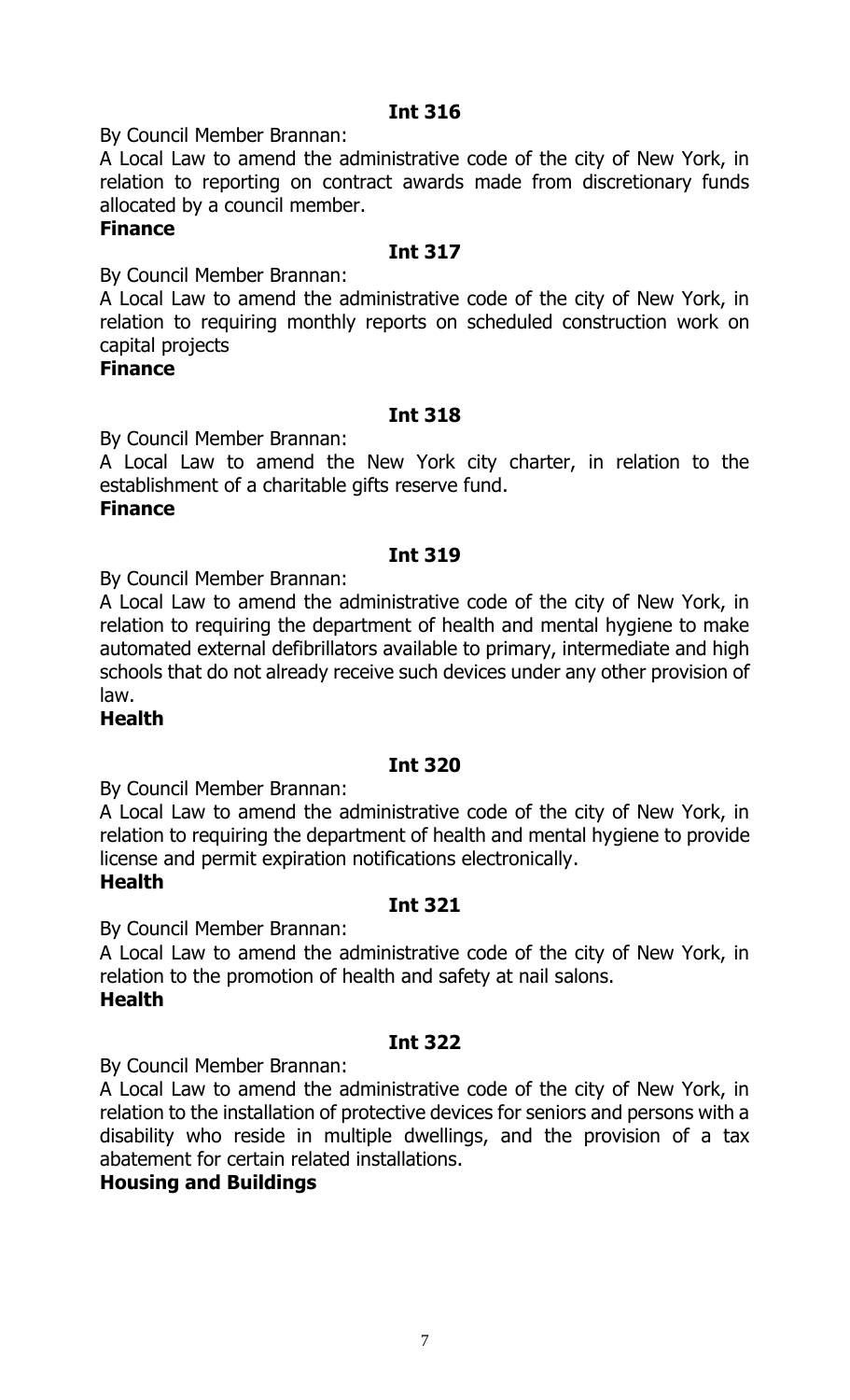By Council Member Brannan:

A Local Law in relation to the creation of a retail resurgence taskforce. **Small Business**

# **Int 324**

By Council Member Brannan:

A Local Law to amend the administrative code of the city of New York, in relation to the distance between parking signs.

## **Transportation and Infrastructure**

#### **Int 325**

By Council Members Brannan and Brewer:

A Local Law to amend the administrative code of the city of New York, in relation to the provision of information about pediatric emergency rooms. **Health**

#### **Int 326**

By Council Members Brannan and Hanif:

A Local Law to amend the New York city charter, in relation to the voter assistance advisory committee providing interpreters and materials in Arabic. **Governmental Operations**

# **Preconsidered Res 154**

By Council Member Brannan:

Resolution approving the new designation and changes in the designation of certain organizations to receive funding in the Expense Budget.

# **Finance**

# **Int 327**

By Council Member Brewer (by request of the Brooklyn Borough President): A Local Law to amend the administrative code of the city of New York, in relation to requiring increased transparency regarding the sale of housing development fund company units.

#### **Housing and Buildings**

#### **Int 328**

By Council Members Brooks-Powers and Williams:

A Local Law to amend the administrative code of the city of New York, in relation to requiring a minority and women-owned business enterprise consultant for city projects with budgets in excess of ten million dollars. **Contracts**

#### **Int 329**

By Council Members Brooks-Powers, Joseph, Narcisse, Vernikov and Louis: A Local Law to amend the administrative code of the city of New York, in relation to establishing a reward for individuals who provide information leading to the apprehension, prosecution or conviction of a person who seriously injures or kills another individual in a hit-and-run accident. **Public Safety**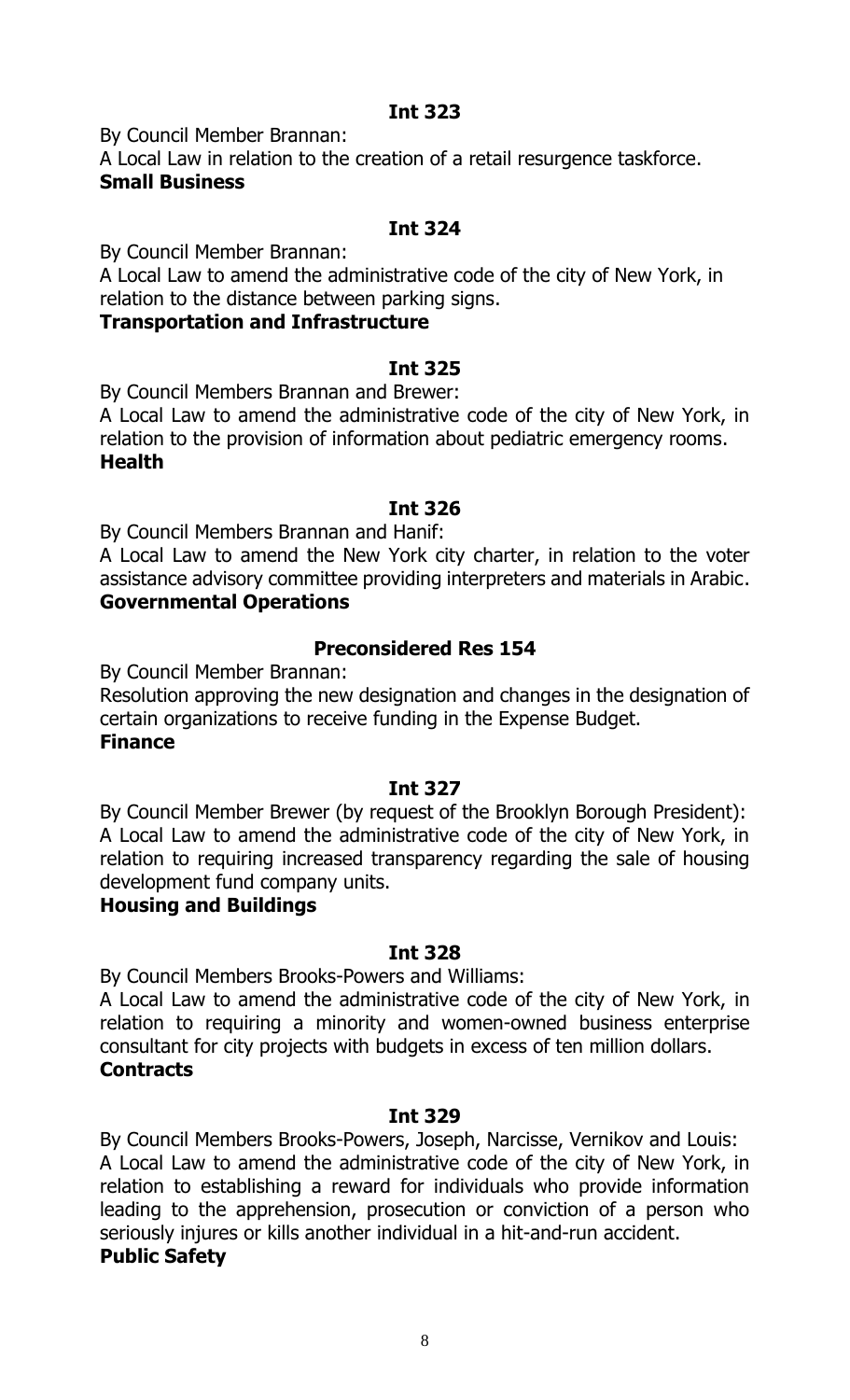By Council Member Gennaro (by request of the Queens Borough President): A Local Law to amend the administrative code of the city of New York, in relation to requiring the creation of a database of subsurface conditions to support better engineering of geothermal heat pumps.

## **Environmental Protection**

#### **Int 331**

By Council Members Hanif, Menin and Velázquez (by request of the Brooklyn Borough President):

A Local Law to amend the administrative code of the city of New York, in relation to the establishment of an office of restaurant recovery in response to the COVID-19 pandemic, and the expiration and repeal thereof.

#### **Governmental Operations**

#### **Int 332**

By Council Member Holden:

A Local Law to amend the administrative code of the city of New York, in relation to guidance to private employers and the public in the event of a highly transmissible disease emergency.

#### **Health**

#### **Int 333**

By Council Member Holden:

A Local Law to amend the administrative code of the city of New York, in relation to allowing the department of sanitation to purchase appropriate vehicles to utilize during a snowfall.

#### **Sanitation and Solid Waste Management**

#### **Int 334**

By Council Member Holden:

A Local Law to amend the administrative code of the city of New York, in relation to the requirements for maintenance of a civil action against the city for damages or injuries sustained in consequence of unsafe conditions on streets, sidewalks or similar public spaces.

#### **Transportation and Infrastructure**

#### **Int 335**

By Council Member Holden:

A Local Law to amend the administrative code of the city of New York, in relation to suspending alternate side of the street parking when there is at least four inches of snow.

#### **Transportation and Infrastructure**

#### **Int 336**

By Council Member Holden:

A Local Law to amend the administrative code of the city of New York, in relation to requiring the parks department to repair damage caused by trees owned by the city of New York.

#### **Transportation and Infrastructure**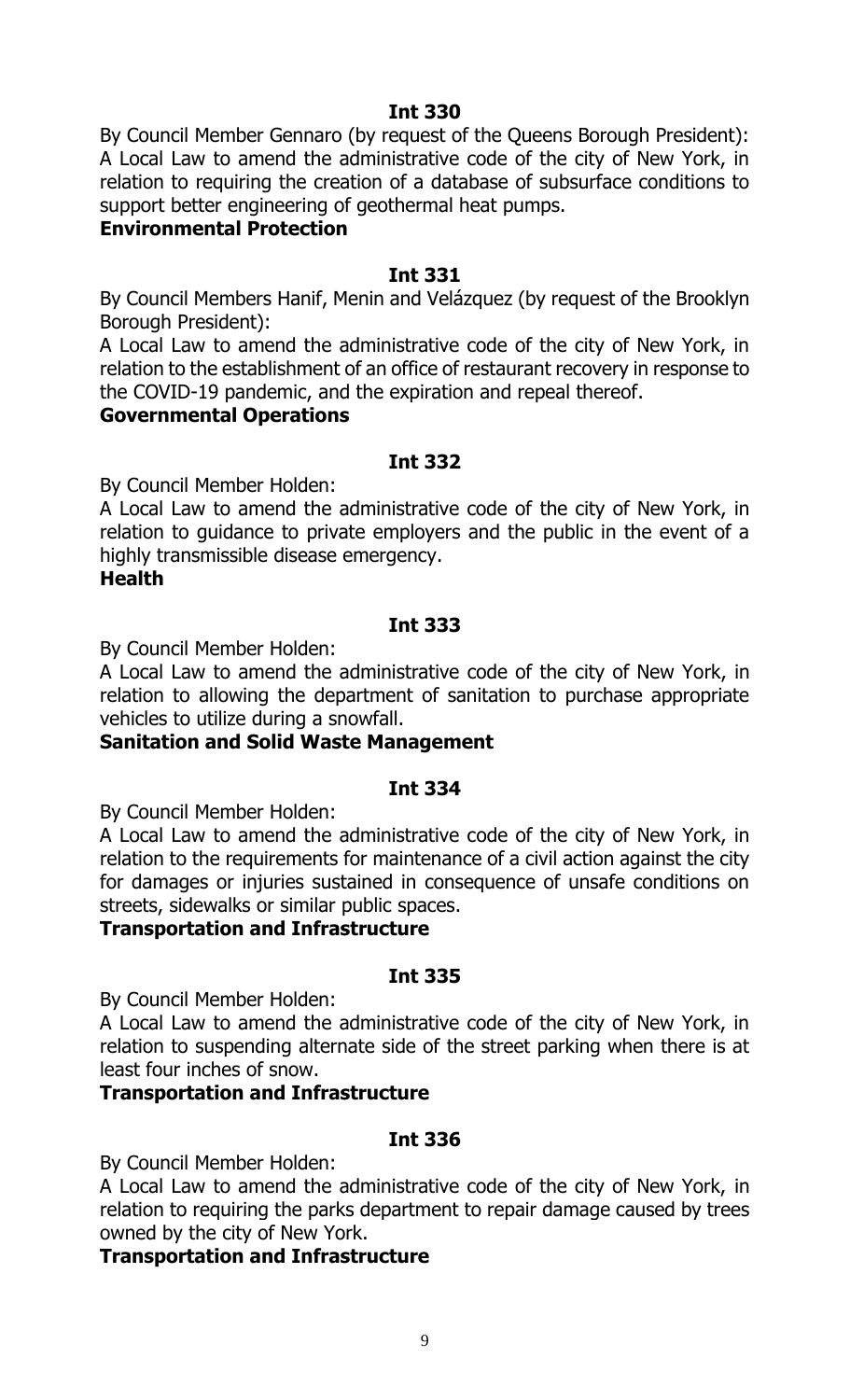#### **Res 155**

By Council Member Holden:

Resolution calling upon the New York State Legislature to pass, and the Governor to sign, legislation that adds a gravely disabled standard to the civil commitment law.

## **Mental Health, Disabilities and Addiction**

#### **Int 337**

By Council Member Hudson:

A Local Law to amend the administrative code of the city of New York, in relation to requiring the department of housing preservation and development to provide annual lists of open housing maintenance code violations to multiple dwelling occupants and tenants.

#### **Housing and Buildings**

#### **Int 338**

By Council Member Joseph (by request of the Manhattan Borough President): A Local Law in relation to establishing a bullying prevention task force. **Education**

#### **Int 339**

By Council Member Marte (by request of the Manhattan Borough President): A Local Law to amend the New York city charter, in relation to the establishment and development of school gardens.

#### **Parks and Recreation**

#### **Int 340**

By Council Member Marte and the Public Advocate (Mr. Williams):

A Local Law to amend the administrative code of the city of New York, in relation to requiring the department of transportation to install bilingual street name signs.

#### **Transportation and Infrastructure**

#### **Int 341**

By Council Member Menin:

A Local Law to amend the administrative code of the city of New York, in relation to accessibility in small businesses.

#### **Small Business**

#### **Int 342**

By Council Members Menin and Farías:

A Local Law to amend the New York city charter, in relation to an office of interagency tourism affairs.

#### **Economic Development**

#### **Int 343**

By Council Member Narcisse:

A Local Law to amend the administrative code of the city of New York, in relation to prohibiting the issuance of multiple bus lane violation tickets for the same infraction within a one hour period.

#### **Transportation and Infrastructure**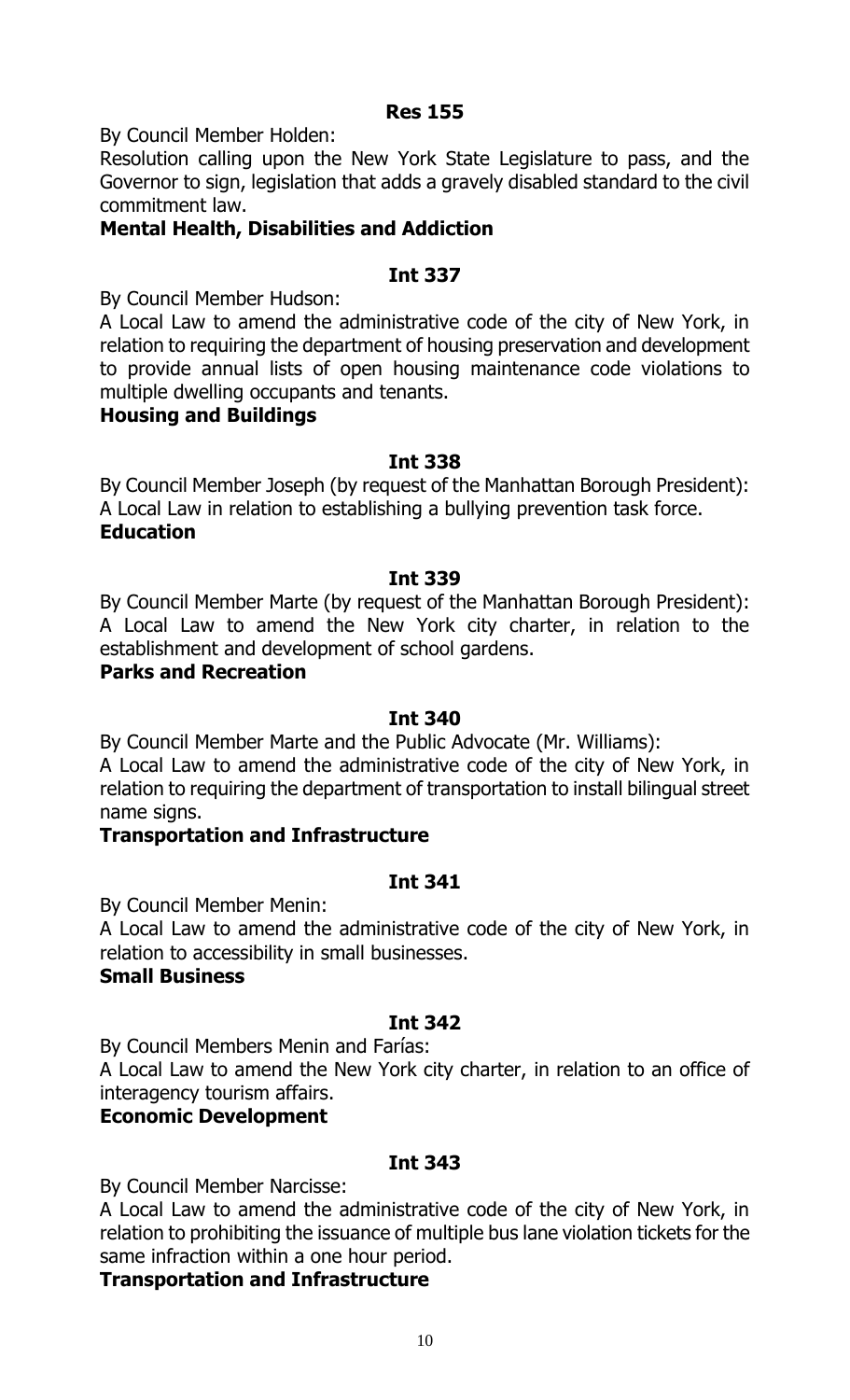By Council Member Ossé:

A Local Law to amend the administrative code of the city of New York, in relation to the investigating, reviewing, studying, and auditing of and making of recommendations relating to the operations, budget, and staffing of the New York Public Library, the Brooklyn Public Library and the Queens Public Library by the commissioner of investigation.

# **Cultural Affairs, Libraries and International Intergroup Relations**

## **Int 345**

By Council Member Ossé:

A Local Law to amend the administrative code of the city of New York, in relation to appropriation of funds for the operation and maintenance of the library systems.

#### **Finance**

#### **Int 346**

By Council Member Powers:

A Local Law to amend the administrative code of the city of New York, in relation to the creation of an interactive zoning lot map.

#### **Governmental Operations**

#### **Int 347**

By Council Members Powers and Brannan (by request of the Mayor): A Local Law to amend the administrative code of the city of New York, in relation to suspending the tax imposed by chapter 24 of title 11 of such code for the tax year beginning on June 1, 2022.

#### **Finance**

#### **Int 348**

By Council Members Powers and Yeger:

A Local Law to amend the administrative code of the city of New York, in relation to classifying credit card processing fees and bank fees as exempt expenditures.

#### **Governmental Operations**

#### **Int 349**

By the Public Advocate (Mr. Williams) and Council Members Powers and Joseph:

A Local Law to amend the administrative code of the city of New York, in relation to dyslexia screening and treatment in city jails.

#### **Criminal Justice**

#### **Int 350**

By The Public Advocate (Mr. Williams) and Council Member Williams: A Local Law to amend the administrative code of the city of New York, in relation to private water and sewer pipelines.

#### **Environmental Protection**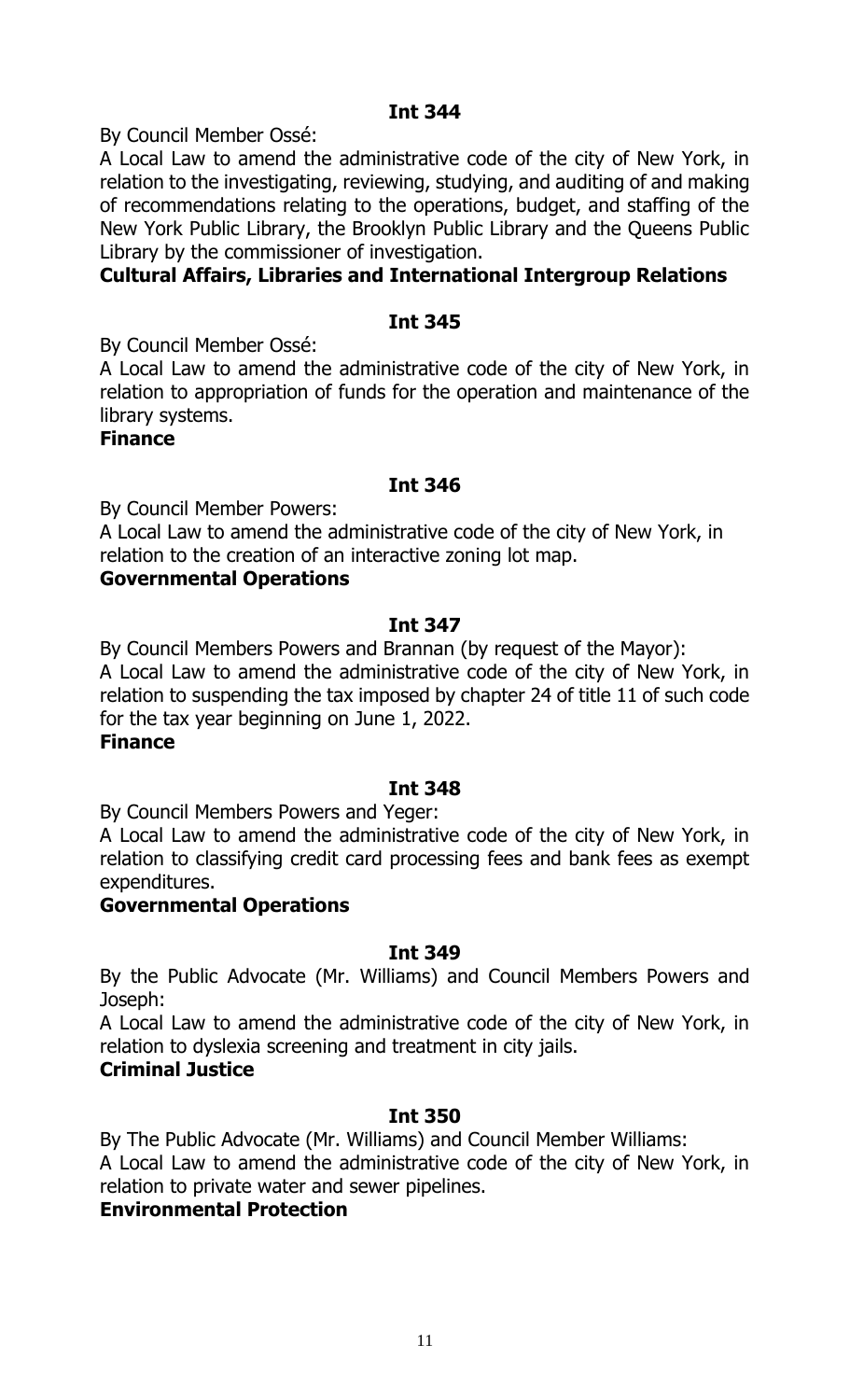By The Public Advocate (Mr. Williams) and Council Member Sanchez:

A Local Law to amend the administrative code of the city of New York, in relation to the creation of a task force to assess safety risks at construction sites.

# **Housing and Buildings**

## **Int 352**

By Council Members Restler, Hanks and Moya:

A Local Law to amend the administrative code of the city of New York, in relation to requiring the registration of owners of vacant property.

#### **Housing and Buildings**

#### **Int 353**

By Council Members Restler, Cabán, Ossé, Hudson, Gutiérrez, Nurse, Hanif and Won:

A Local Law to amend the administrative code of the city of New York, in relation to requiring the department of investigation to investigate allegations of evidentiary misconduct by police officers.

# **Oversight and Investigations**

#### **Int 354**

By Council Members Riley and Ung:

A Local Law to amend the administrative code of the city of New York, in relation to establishing an office of continuing education and adult literacy. **Education**

#### **Int 355**

By Council Member Rivera:

A Local Law to amend the administrative code of the city of New York, in relation to permitting incarcerated individuals in city jails to choose the gender of their doctor.

#### **Criminal Justice**

#### **Int 356**

By Council Member Rivera:

A Local Law to amend the administrative code of the city of New York, in relation to establishing a program for child visitors of department of correction facilities.

#### **Criminal Justice**

#### **Int 357**

By Council Member Rivera:

A Local Law to amend the administrative code of the city of New York, in relation to requiring the department of correction to use an electronic case management system to track investigations of sexual abuse.

#### **Criminal Justice**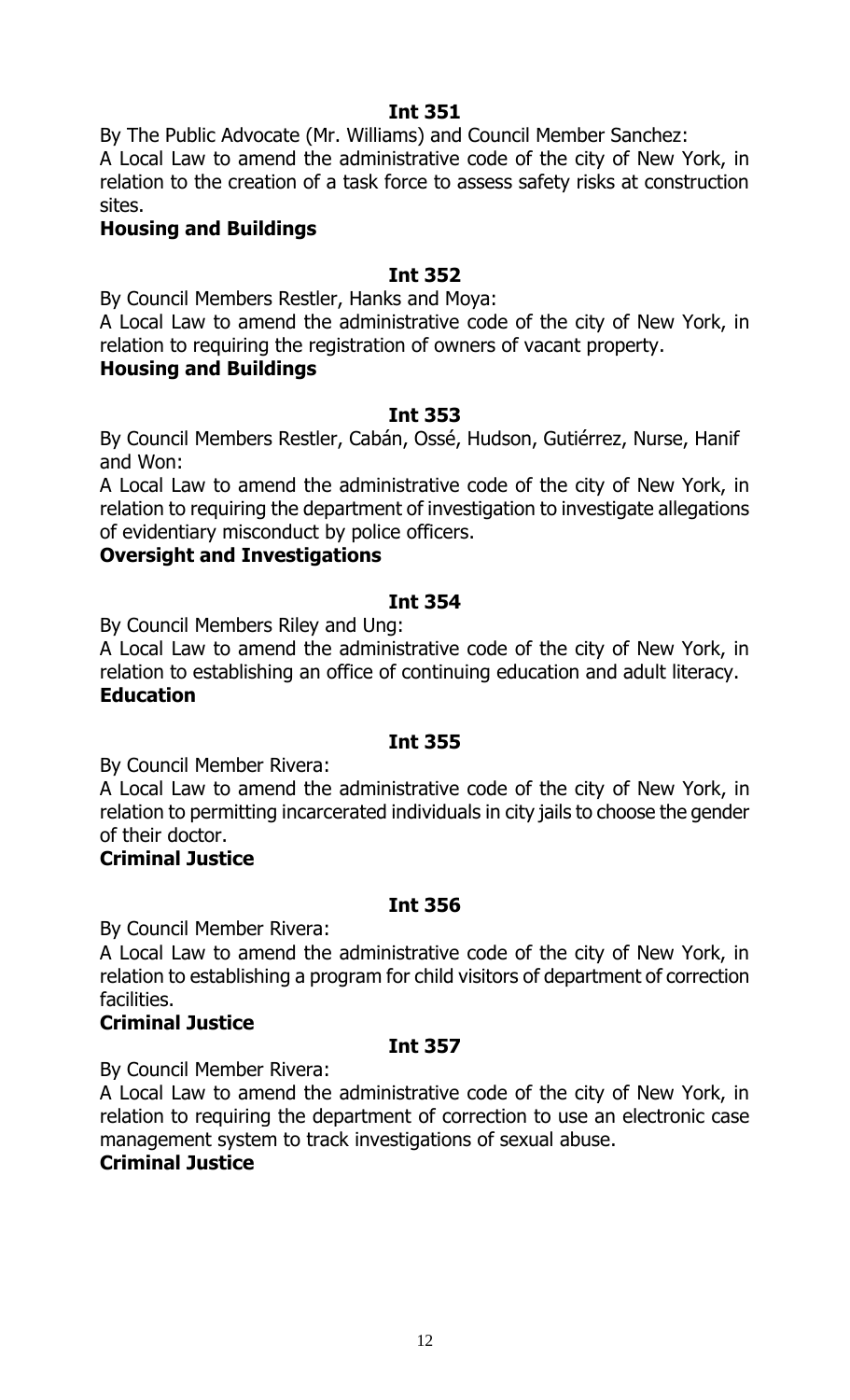By Council Member Rivera:

A Local Law to amend the New York city charter, in relation to creating expedited processing of FOIL requests to professional journalists.

# **Governmental Operations**

#### **Int 359**

By Council Member Rivera:

A Local Law to amend the administrative code of the city of New York, in relation to reporting on surveillance data.

#### **Governmental Operations**

#### **Int 360**

By Council Members Rivera, Cabán and Stevens:

A Local Law to amend the administrative code of the city of New York, in relation to abolishing the criminal group database and prohibiting the establishment of a successor database.

#### **Public Safety**

#### **Res 156**

By Council Members Rivera and Hudson:

Resolution calling on the New York State Legislature to pass, and the Governor to sign the Treatment Not Jail Act (S2881 /A6603), which would amend Criminal Procedure Law Article 216 of the judicial diversion law in order to expand eligibility for treatment for court-involved individuals and shift the presumption from incarceration to community support.

#### **Criminal Justice**

#### **Int 361**

By Council Member Salamanca:

A Local Law in relation to authorizing the use of temporary outdoor heaters by healthcare facilities.

#### **Hospitals**

#### **Int 362**

By Council Member Salamanca:

A Local Law to amend the administrative code of the city of New York, in relation to requiring the department of housing preservation and development to report on the disposition of city property for affordable housing development.

#### **Housing and Buildings**

#### **Int 363**

By Council Member Salamanca:

A Local Law to amend the administrative code of the city of New York, in relation to requiring reports on police department response times to minor traffic crashes.

#### **Public Safety**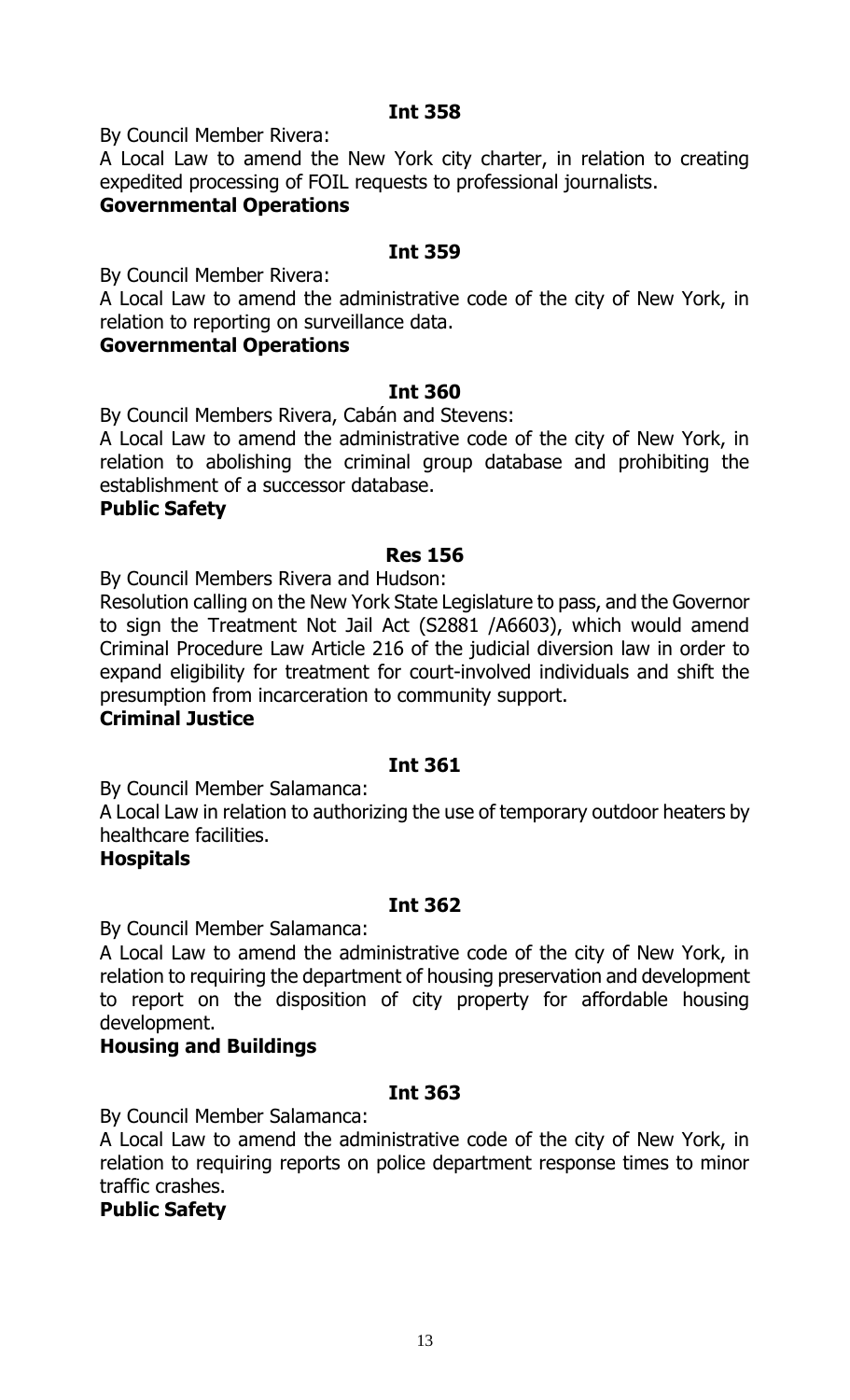By Council Member Salamanca:

A Local Law to amend the administrative code of the city of New York, in relation to posting contact information for workforce career centers at city development projects.

## **Small Business**

#### **Res 157**

Council Member Schulman and the Public Advocate (Mr. Williams): Resolution calling upon the United States Food and Drug Administration to require warning labels on sugar sweetened beverages. **Health**

#### **Int 365**

By Council Members Stevens, Narcisse, Riley and Williams:

A Local Law to amend the administrative code of the city of New York, in relation to the provision of mental health services for children visiting incarcerated individuals.

#### **Criminal Justice**

#### **Int 366**

By Council Member Velázquez:

A Local Law to amend the administrative code, in relation to requiring the department of consumer and worker protection to report on public use of the department's financial empowerment centers and student debt distress in the city.

#### **Consumer and Worker Protection**

#### **Int 367**

By Council Member Velázquez:

A Local Law to amend the New York city charter, in relation to establishing an office of pandemic preparedness.

#### **Governmental Operations**

#### **Int 368**

By Council Member Velázquez:

A Local Law to amend the administrative code of the city of New York, in relation to the creation of a city food delivery mobile application. **Technology**

#### **Int 369**

By Council Member Velázquez:

A Local Law to amend the administrative code of the city of New York, in relation to requiring the installation of reflective material on bollards, curbs, posts, and roundabouts.

#### **Transportation and Infrastructure**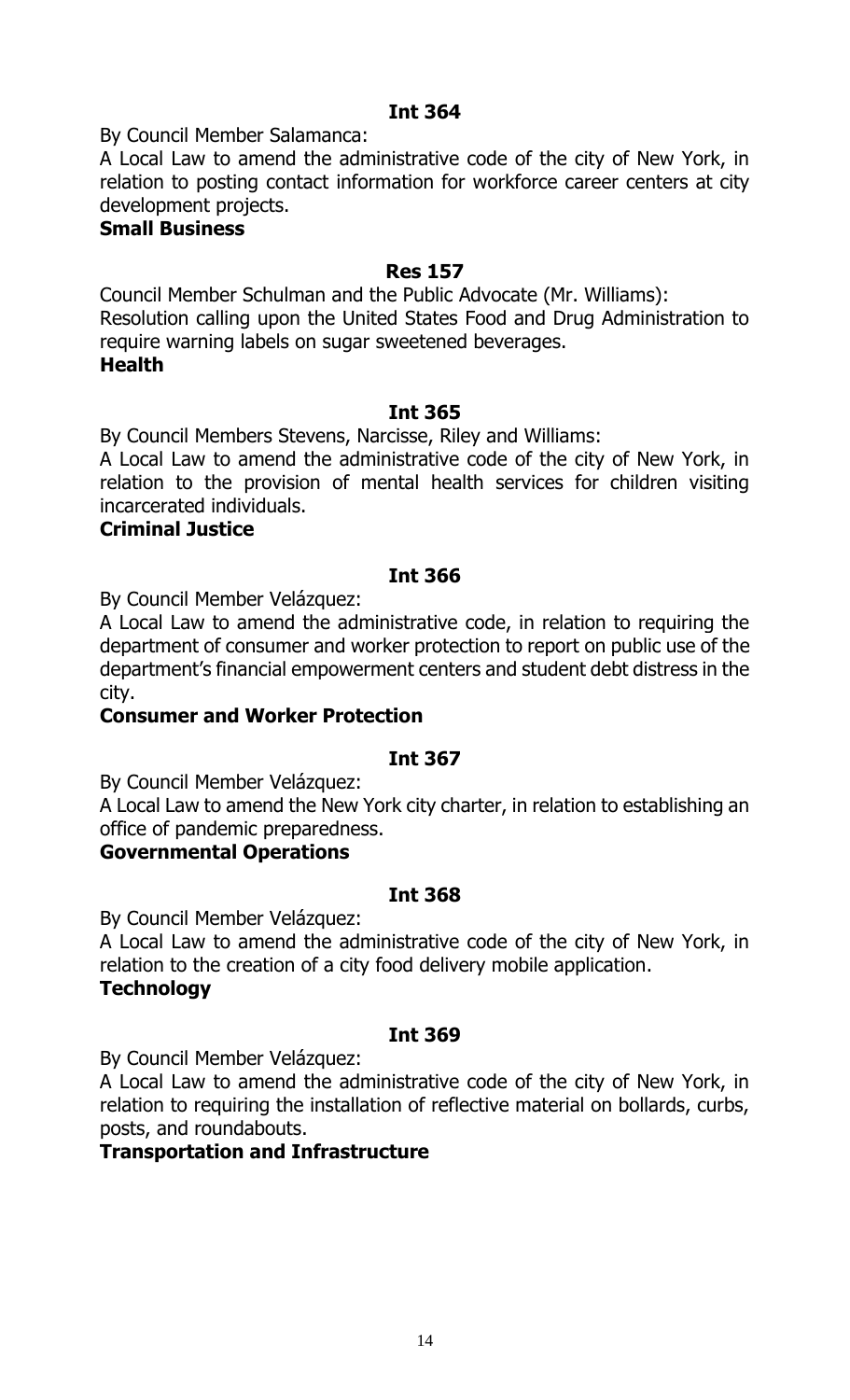By Council Member Vernikov:

A Local Law to amend the administrative code of the city of New York, in relation to requiring the police department to report annually on officer resignations prior to becoming eligible for retirement with pension.

# **Public Safety**

#### **Int 371**

By Council Member Yeger:

A Local Law to amend the New York city charter, in relation to the reporting of revenue from the issuance of violations and the imposition of related fines. **Governmental Operations**

#### **L.U. 52**

By Council Member Salamanca:

Application number **C 220159 HAK (Sutter Place NCP)** submitted by the Department of Housing Preservation and Development (HPD), pursuant to Article 16 of the General Municipal Law of New York State for the designation of an Urban Development Action Area and an Urban Development Action Area Project for such area, and pursuant to Section 197-c of the New York City Charter for the disposition of such property to a developer to be selected by HPD, to facilitate the development of four buildings containing an approximate total of 46 affordable housing units and a commercial space on property located at 492-496 Glenmore Avenue (Block 3725, Lots 12 and 13), 2358-2363 Pitkin Avenue (Block 4015, Lots 22, 23, and 24), 943 Dumont Avenue (Block 4063, Lot 52), and 743 Blake Avenue (Block 3775, Lot 150), Borough of Brooklyn, Community District 5, Council Districts 37 and 42.

# **Landmarks, Public Sitings and Dispositions**

#### **L.U. 53**

By Council Member Salamanca:

Application number **C 220134 ZMM (One 45/Museum of Civil Rights)**  submitted by One45 Lenox, LLC, pursuant to Sections 197-c and 201 of the New York City Charter for an amendment of the Zoning Map, Section No. 6a, eliminating from an existing R7-2 District a C1-4 District, changing from an R7- 2 District to a C4-6 District, changing from a C8-3 District to a C4-6 District, Borough of Manhattan, Community District 10, Council District 9.

#### **Zoning and Franchises**

#### **L.U. 54**

By Council Member Salamanca:

Application number **N 220135 ZRM (One 45/Museum of Civil Rights)**  submitted by One45 Lenox, LLC, pursuant to Section 201 of the New York City Charter, for an amendment of the Zoning Resolution of the City of New York, modifying Article VII, Chapter 4 for the purpose of amending location of commercial use regulations, and modifying APPENDIX F for the purpose of establishing a Mandatory Inclusionary Housing area, Borough of Manhattan, Community District 10, Council District 9.

#### **Zoning and Franchises**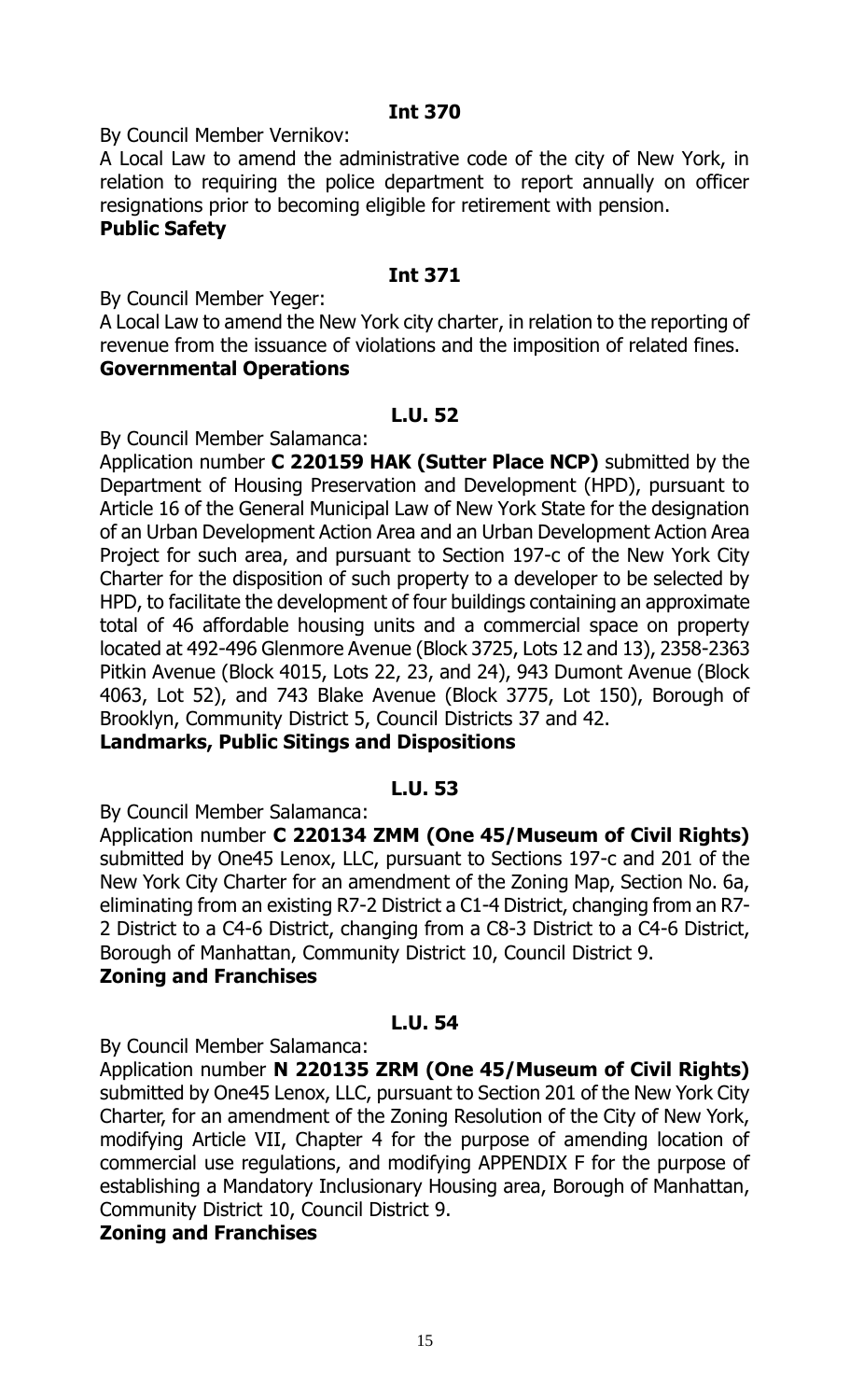#### **L.U. 55**

#### By Council Member Salamanca:

Application number **C 220136 ZSM (One 45/Museum of Civil Rights)** submitted by One45 Lenox, LLC, pursuant to Sections 197c and 201 of the New York City Charter for the grant of a special permit pursuant to Section 74- 743 of the Zoning Resolution to modify the tower regulations of Section 35-64 (Special Tower Regulations for Mixed Buildings) of a mixed-use building (Building 1), in connection with a proposed mixed-use development, within a large-scale general development, bounded by West 145th Street, Lenox Avenue – Malcolm X. Boulevard, West 144th Street, a line 100 feet northwesterly of Lenox Avenue – Malcolm X. Boulevard, a line midway between West 144th Street and West 145th Street, and a line 160 feet southeasterly of Adam Clayton Powell Jr. Boulevard (Block 2013, Lots 29, 33, 38, 44 and 50), in a C4-6 District, Borough of Manhattan, Community District 10, Council District 9.

#### **Zoning and Franchises**

#### **L.U. 56**

By Council Member Salamanca:

Application number **C 220137(A) ZSM (One 45/Museum of Civil Rights)** submitted by One45 Lenox, LLC, pursuant to Sections 197-c and 201 and proposed for modification pursuant to Section 2-06(c)(1) of the Uniform Land Use Review Procedure of the New York City Charter for the grant of special permits pursuant to Section 74-744(b) of the Zoning Resolution to modify requirements of Section 32-42 (Location Within Buildings) to allow commercial uses (banquet hall use & office amenity space) to be located above residential use, and to modify the requirements of Section 32-423 (Limitation on ground floor location) to allow Use Group 9 uses (banquet hall use) to be located within 50 feet of the street wall of a mixed-use building (Building 1); and Section 74-744(c) of the Zoning Resolution to modify the signage regulations of Section 32-641 (Total Surface Area of Signs), 32-642 (Non-Illuminated Signs), 32-644 (Illuminated or Flashing Signs in C4, C5-4, C6 & C7 Districts), Section 32-652 (Permitted Projection in all other Commercial Districts) and Section 32-655 (Height of Signs in all other Commercial Districts); in connection with a proposed mixed-use development, within a large-scale general development, bounded by West 145th Street, Lenox Avenue – Malcolm X. Boulevard, West 144<sup>th</sup> Street, a line 100 feet northwesterly of Lenox Avenue  $-$  Malcolm X. Boulevard, a line midway between West 144<sup>th</sup> Street and West 145<sup>th</sup> Street, and a line 160 feet southeasterly of Adam Clayton Powell Jr. Boulevard (Block 2013, Lots 29, 33, 38, 44 and 50), in a C4-6 District, Borough of Manhattan, Community District 10, Council District 9.

#### **Zoning and Franchises**